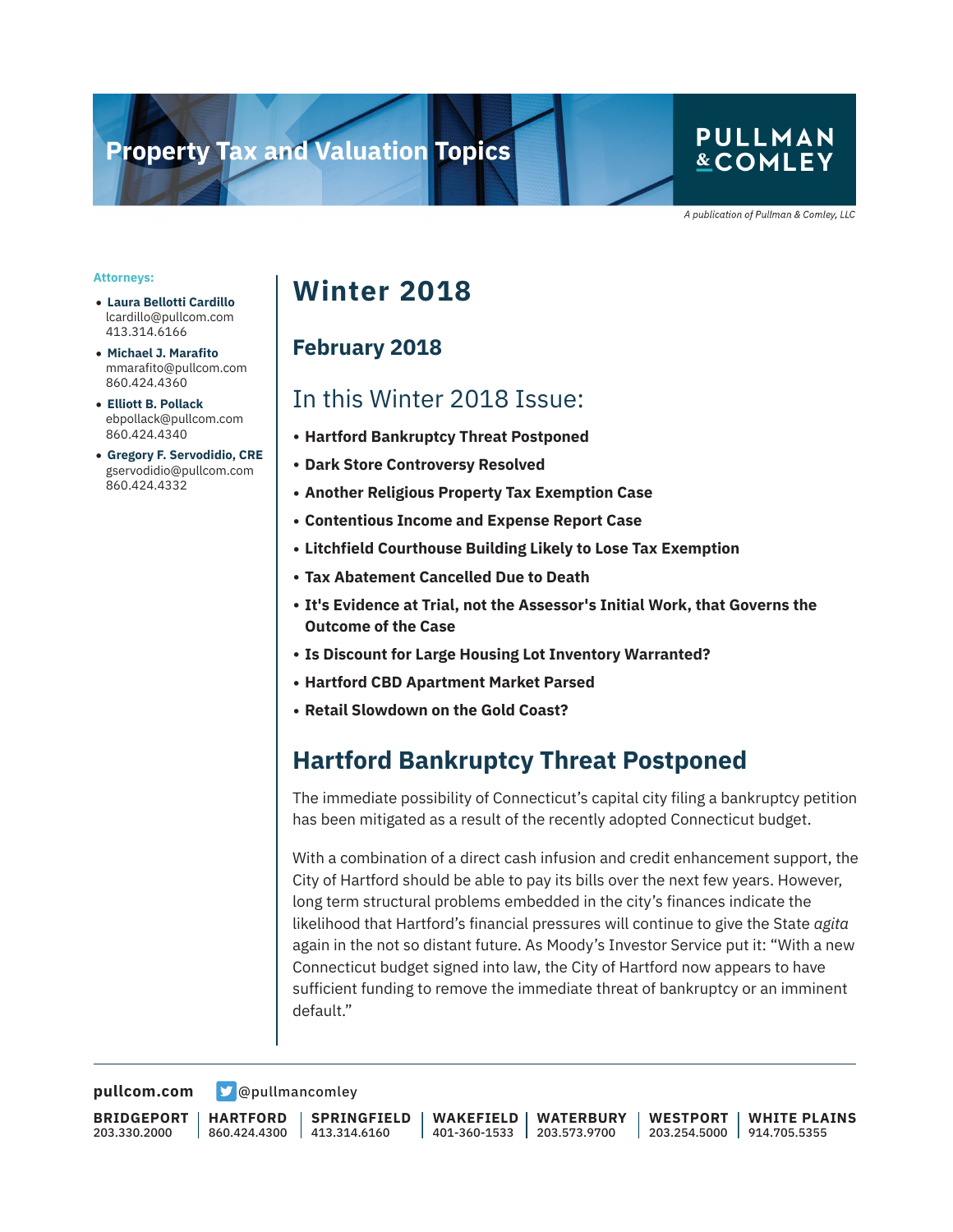#### Winter 2018

### **Dark Store Controversy Resolved?**

After several trial and appellate court rulings reducing the values of big box store assessments, the Michigan Supreme Court denied an appeal from a 2016 intermediate appellate court ruling which overturned a significant assessment reduction in favor of a Michigan retailer.

The gist of the "dark store" valuation approach is that big box retailers' stores represent a customized retailing environment in which the stores, even while occupied, are really not worth anything close to what it cost to develop and construct them. In some cases, when vacating a store, the retailer would prevent other big box companies from leasing space from the developer or would refuse to enter into such leases themselves if they owned the property.

While further proceedings will follow the Michigan Court's ruling, it remains to be seen whether the sort of discounts applied to compute big box values will continue. In the case that made it to Michigan's high court, the municipality valued a Menards freestanding store at approximately \$8 million. The chain claimed, based primarily on sales comparison approaches growing from the sales of vacated properties, that the occupied store was only worth \$3.3 million.

Key components of the "dark store" approach attack are that once vacated, the highest and best use of a big box becomes a second or third tier retail or service use and that an appraiser who relies on value in use, at least while occupied, is unreasonable. It remains to be seen how the Michigan authorities will deal with this topic.

Elliott B. Pollack can respond to questions about this issue at ebpollack@pullcom.com or at 860-424-4340.

### **Another Religious Property Tax Exemption Case**

The Marist Brothers of New Hampshire, part of an international religious community, own a summer camp in Effingham.

A trial court judge found that the camp did not provide a public benefit, was not used for charitable purposes and that the camp's income was being used for purposes other than the organization's mission. Primarily, the trial judge seemed to be concerned about the fact that a relatively small population, 500 children, were served by the camp each summer and that camp tuition was "excessive." The religious order asserted that whether it served 500 or 5,000 children was not relevant, and the Court should have examined whether or not the public at large is benefited by the camp. As for tuition, the Order's counsel stated that "no one has ever been turned down for lack of ability to pay."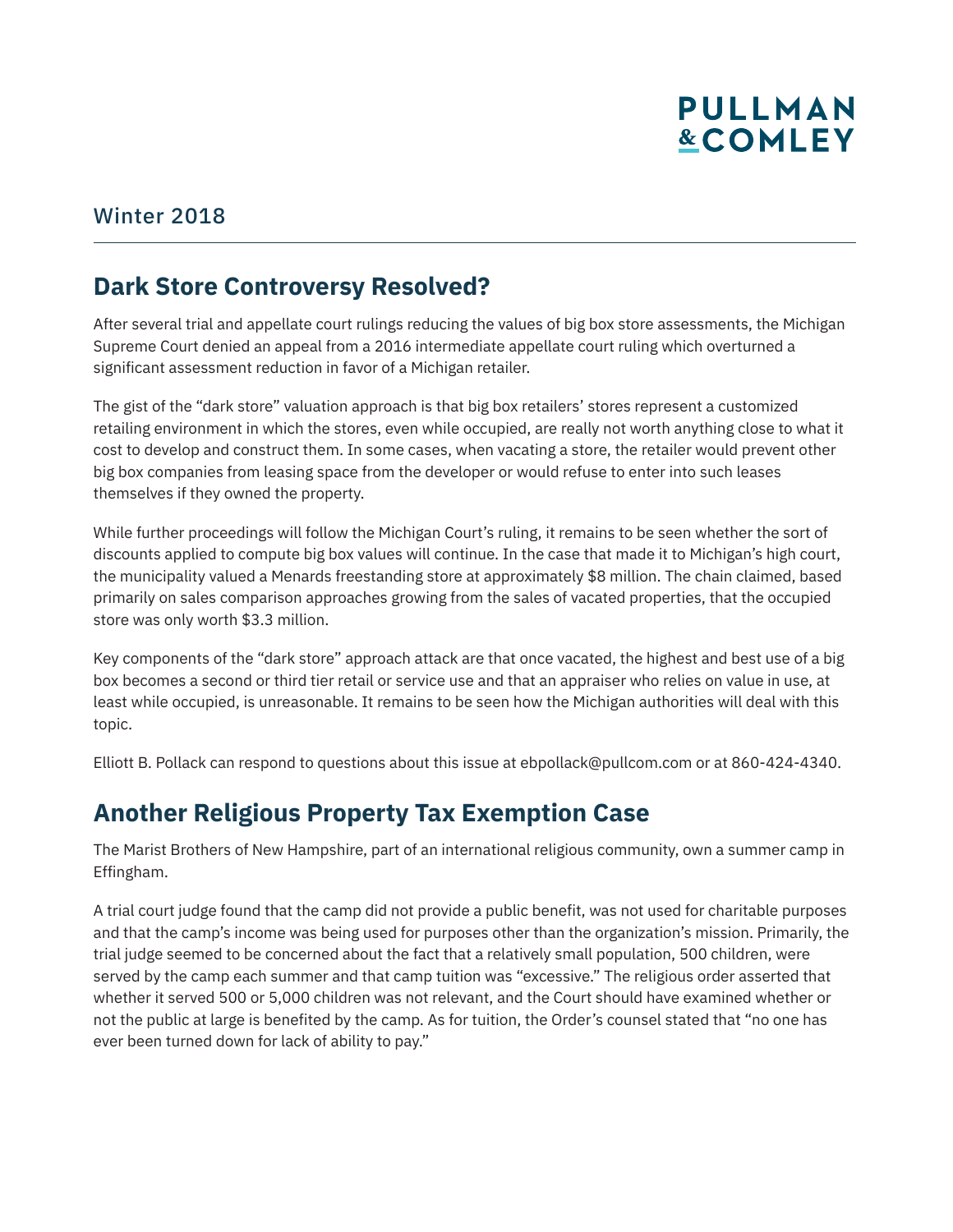#### Winter 2018

As the *Exempt Organization Tax Reporter* commented, "property tax exemptions granted on charitable or religious grounds are increasingly at issue across the nation, as states and localities struggle to raise revenue and thus question which groups are not paying and why." While having no interest in the case, the editors of *Property Tax and Valuation Topics* question whether a camp running as a commercial enterprise, as seems to be the case here, can be said to serve a public purpose even if it is liberal in granting scholarships.

We will follow this case and report on its future disposition by the New Hampshire Supreme Court.

Gregory F. Servodidio can respond to questions on this topic or this case at 860-424-4332 or gservodidio@pullcom.com.

### **Contentious Income and Expense Report Case**

The owner of a shopping center in the Town of Wilton filed its 2013 income and expense report with the Wilton assessor a few days after the June 1, 2014 due date. Approximately three months after the assessor officially signed his report as to the value of all taxable (and non-taxable) property in the Town (the "Grand List"), he assessed a 10 percent penalty against the owner for the late filing.

The owner of the shopping center argued that the assessor himself was late in imposing the penalty because he should have done so at the time he published the Grand List. As a result, the owner argued that the assessor did not have the authority to impose the penalty and that his tardiness cancelled out its lateness.

While it is true that the assessor's delay made it impossible for the property owner to appeal the application of the penalty for the current tax year, it retained the ability to appeal it the following year and there was no prejudice to its full right to be able to do so. Consequently, the owner's effort to have the penalty cancelled was rebuffed in a Superior Court holding.

*Wilton Campus 1691. LLC v. Town of Wilton*, 2017 WL 3625572 (July 12, 2017).

Laura Cardillo is familiar with the intricacies of income and expense report filing requirements and can respond to questions on this topic and this case at 860-424-4309 or lcardillo@pullcom.com.

### **Litchfield Courthouse Building Likely To Lose Tax Exemption**

Following almost 40 years of debate, a new courthouse was built by the State of Connecticut in Torrington, thereby putting an end to the use of a beautiful stone (but antiquated) building on the Litchfield town green which had functioned as a courthouse since 1890. The State will not play a role in determining the future of the building.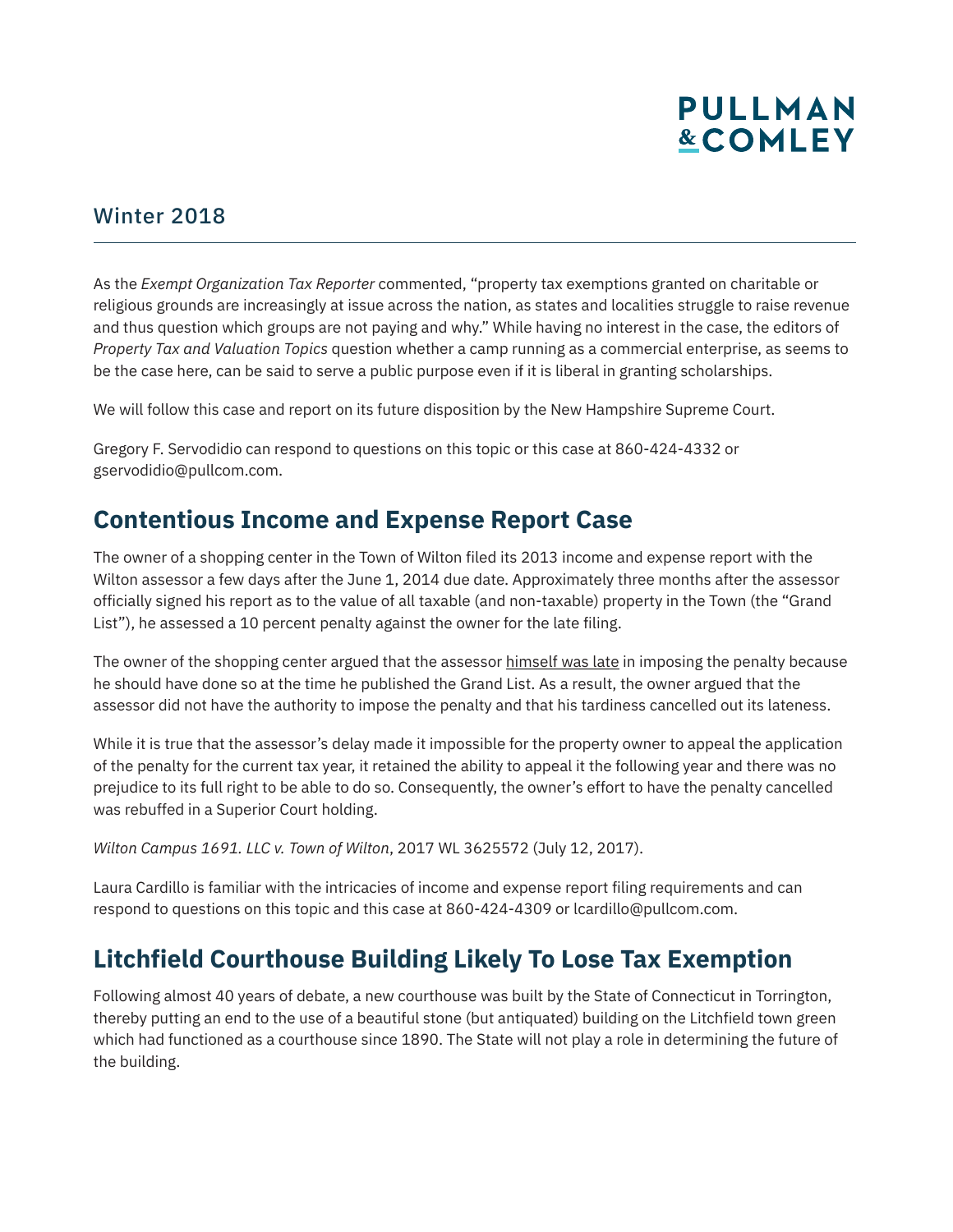#### Winter 2018

This is because the State leased the land in 1803 (two earlier courthouses were destroyed by fire) and the lease requires the reversion of title to the lessors if the property is not used for a court house. The heirs of the people who leased the property to the state in 1803 have been identified as "a Missouri man and the estates of his two sisters" in the September/October 2017 issue of *Connecticut Preservation News*. Although the property will be turned over to the heirs by the State shortly, the new owners apparently are interested in keeping public uses within the building, perhaps even donating the property to a preservation organization down the road.

Of course, unless an exempt organization carrying on an exempt use succeeds to the courthouse, the property will lose the exemption and be taxable to the Missouri folks when it is deeded over to them. Given the unique configuration of this antique building, it will be fascinating to see how the Litchfield assessor determines the highest and best use of the property and its market value!

Michael Marafito can respond to questions on this topic or this case at 860-424-4360 or mmarafito@pullcom.com.

### **Tax Abatement Cancelled Due to Death!**

A 95-year-old English woman was billed for local real estate taxes after she had passed away. As permitted in many jurisdictions in America, she had received an elderly tax abatement. In response to her son's note advising the City about her passing, authorities wrote back: "Dear Mrs. Davies, the reason for the cancellation of your tax abatement and the increase in your tax bill is that you've passed away." An apology to the family of course followed.

Thanks to Paul Sanderson, President of the International Property Tax Institute, for this nugget.

### **It's Evidence at Trial, not the Assessor's Initial Work, that Governs the Outcome of the Case**

In a fascinating Louisiana tax appeal involving a 52 story Class A office building in the New Orleans CBD, the administrative agency hearing the initial appeal upheld the assessor's appraiser's value which was 10 percent lower than the initial assessment.

In its court appeal, the property owner challenged the assessor's methodology because he did not use one of the three recognized approaches to value but rather cobbled together a new approach based on building permits which, to your PTVT editors, did seem a bit sketchy.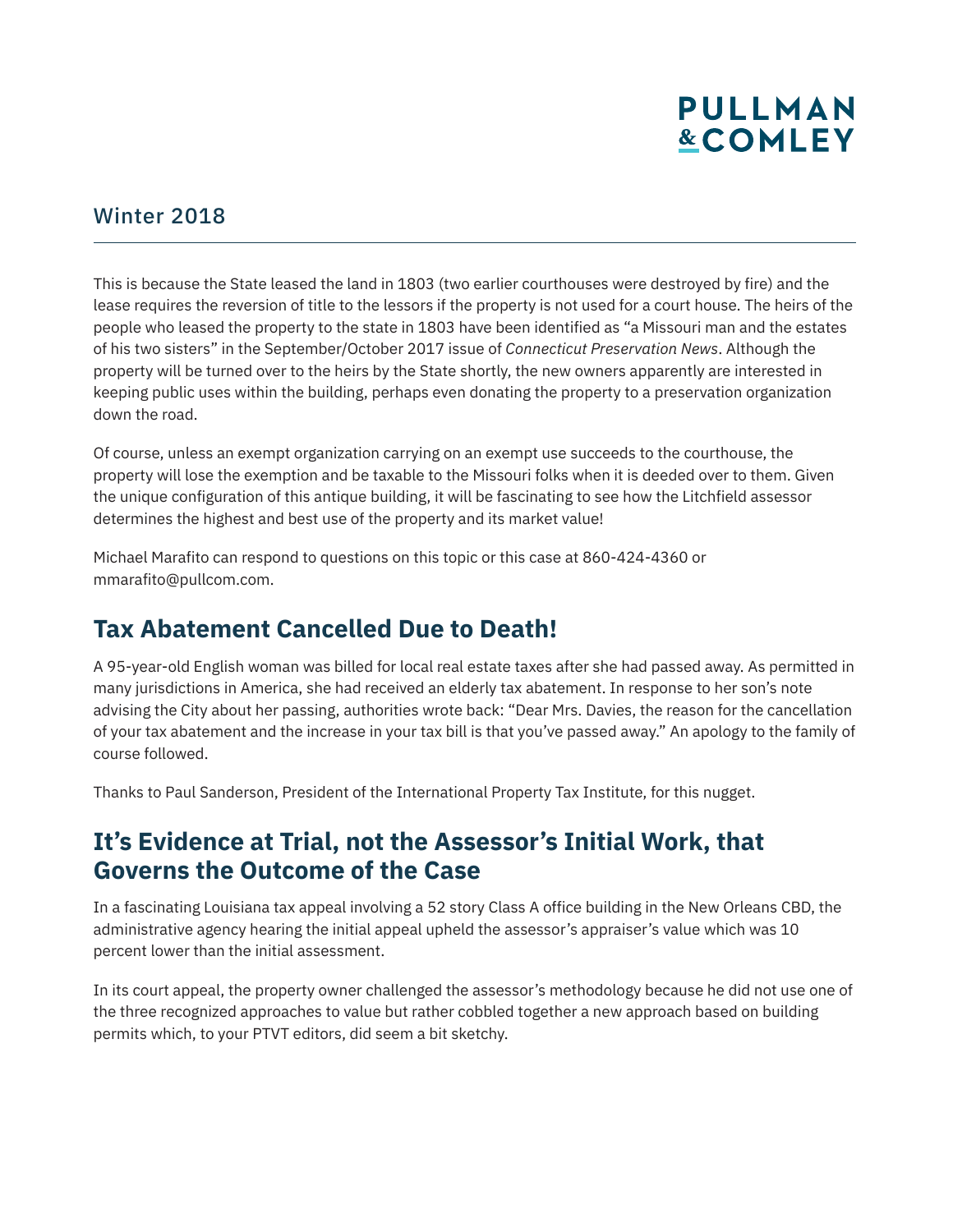#### Winter 2018

The assessor responded that it was not important whether he did a good job. Rather, the only question was whether or not the evidence adduced at trial was sufficient to support his conclusion even if his work, standing alone, was not sufficient to do so. The agency added its view that when one of its decisions is appealed to court, the judicial role is to evaluate what the agency did, not what the assessor's work looked like.

This view may be contrasted with a recent Connecticut decision which suggest that an assessor's methodology may be relevant in court assessment appeals in limited circumstances.

*201 Saint Charles Place, LLC v. Louisiana Tax Commission*, Court of Appeal of Louisiana, February 17, 2017, 2017 WL 658752.

Laura Cardillo can respond to questions on this topic or this case at 860-424-4309 or at lcardillo@pullcom. com.

### **Is Discount for Large Housing Lot Inventory Warranted?**

A development group subdivided 170 acres into 35 housing lots which were subsequently assessed as individual parcels for sale to individual residential use purchasers. Assessments approximated \$460,000 for each lot. In the same time frame, the developers signed listing agreements calling for their real estate brokers to sell the lots at prices approximating \$565,000 each.

The major issue before the Massachusetts Appellate Tax Board (ATB) was whether the owners were entitled to a volume discount on their lot assessments because the relevant market would not be able to absorb all of the lots within a given year. It was generally agreed that approximately no more than six or seven lots could be sold in "a good year." As a result, the developers took the position that "four or five of the lots should be assessed at full value and the rest at a reduced value to reflect that they were unsalable in any given assessment year." The problem with this argument, if valid, is that it could also be advanced by the owner of a single lot.

Rejecting this tack, the Massachusetts Appeals Court ruled that "the amount of other property that a taxpayer owns is not a rational basis for distinguishing between otherwise identical lots for tax purposes . . . ."

A further problem discussed by the court in a footnote was "that if property was to be taxed differently because one owner owned more lots than the absorption rate of a town would allow to be sold in a given year, it would violate the requirement that real estate assessments be proportional."

*GLW Kids, LLC, et al. v. Board of Assessors of Carlisle*, 2017 WL 2960269 (July 12, 2017)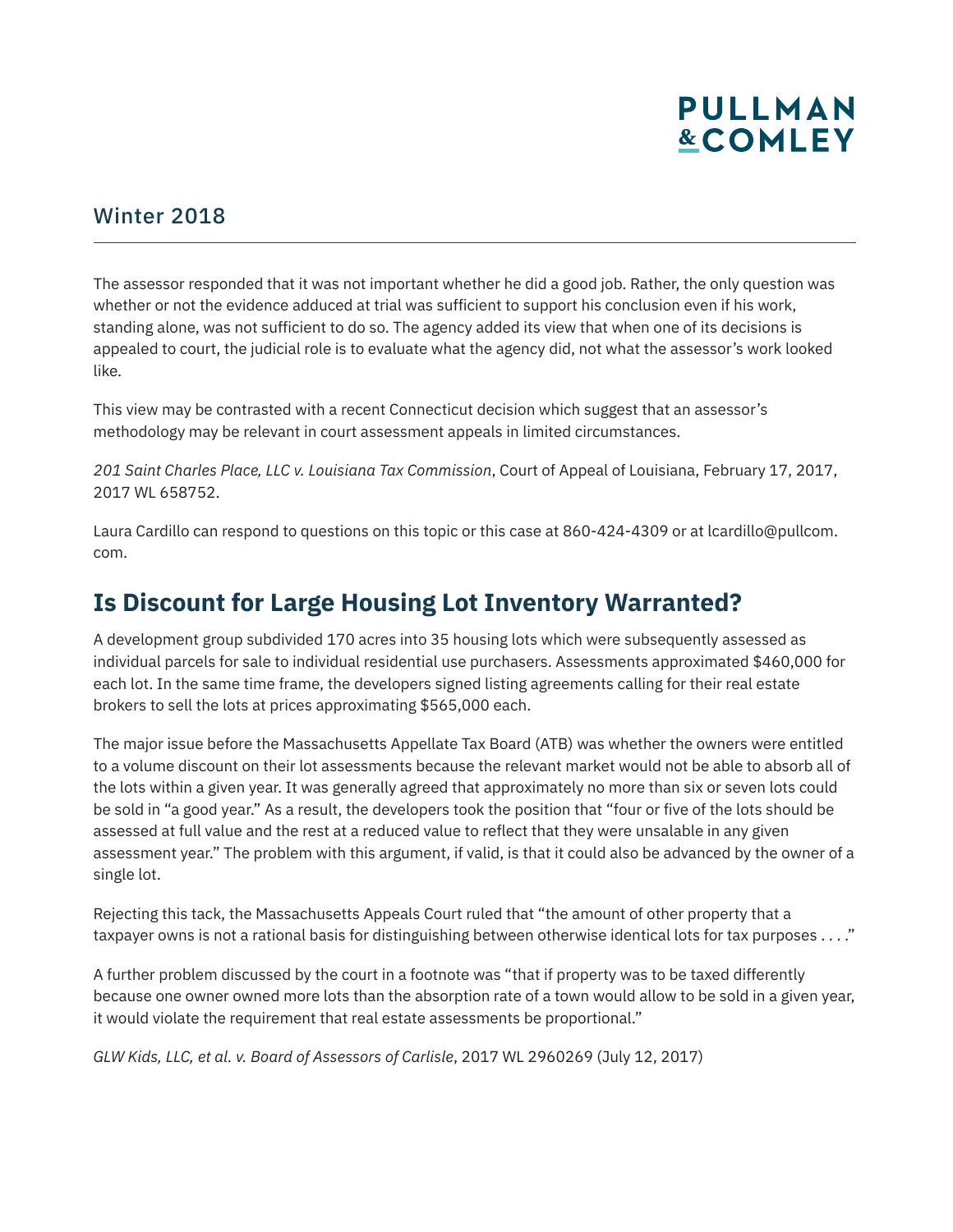#### Winter 2018

l

Michael Marafito can respond to questions on this topic or this case at 860-424-4360 or mmarafito@pullcom.com.

### **Hartford CBD Apartment Market Parsed**

The proverbial man from Mars whose last visit to Hartford was before the millennium would be rather surprised when he returned in 2017. A primarily 9-5 office locale with very little retail and limited restaurant offerings has become a mecca for apartment dwellers and foodies. The expansion from a paltry 177 units in 2002 to almost 1,600 with close to another 600 in the planning or construction phase has been a remarkable change. Pedestrian activity has increased sharply. New restaurants are opening. People are pushing prams, walking dogs and generally enjoying a more dynamic CBD environment, a phenomenon not seen for decades.

However, as Patrick Lemp and Josephine Aberle of Valbridge Property Advisors note in a recent issue of *The New England Real Estate Journal*, apartment development would not have occurred "without favorable government financing and tax agreements with the City of Hartford … because achievable rental rates do not support (non-subsidized) development costs."

There may not be much more gold at the end of the subsidy rainbow, moreover, because State of Connecticut financing may not be available for future projects "given the State's dire economic condition, which will likely determine if future projects move forward ….," Mr. Lemp and Ms. Aberle observe.

### **Retail Slowdown on the Gold Coast?**

Phil Hall writes in a recent issue of Westfaironline that retail vacancies on Greenwich Avenue in Greenwich, one of the wealthiest communities in the country, have spiked. Hall writes that Greenwich Avenue "is a reflection of a wider crisis in retailing. Ralph Lauren, Michael Kors and Gymboree closed scores of stores across the nation - the closings of their Greenwich Avenue locations were viewed as cost-effective."

Another major factor impacting retailing in Connecticut's Fairfield County is the development of The SoNo Collection about 20 miles up Interstate 95 in Norwalk. This 700,000-square-foot mall will be anchored by Bloomingdale's and Nordstrom and is seen as potentially encroaching on the Greenwich market.

A further consideration impacting Greenwich Avenue as well as many other retail venues is that of online shopping, although one commercial real estate expert suggests that high-end stores are not as vulnerable to this phenomenon. "I don't think," he opines, "people are going on Amazon to buy a Hermes belt."

The degree to which these concerns will affect property valuation decisions, of course, remains to be seen although there appears to be little doubt that a shakeup in the retailing world is under way.